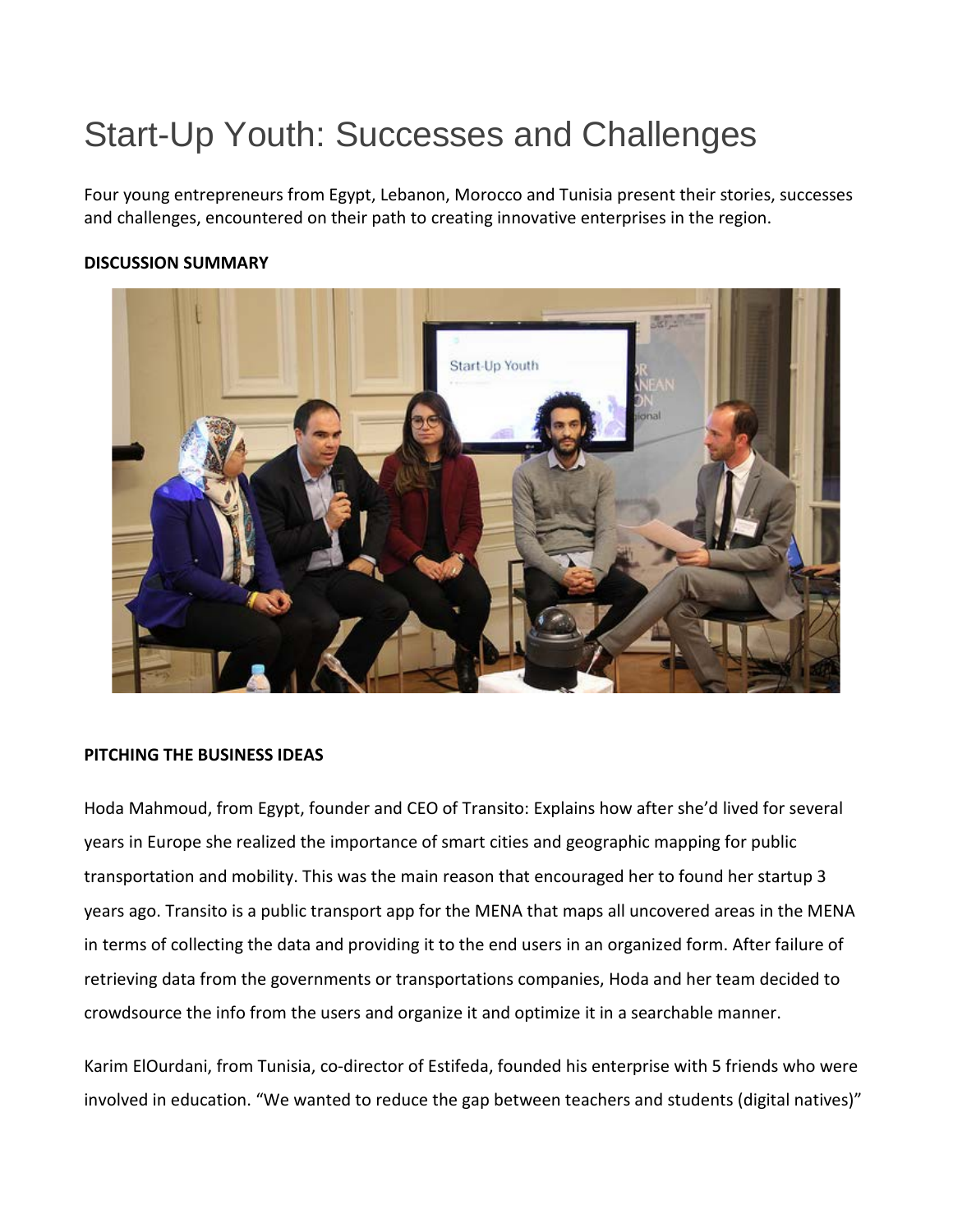he explains. The project also aim to put students at the heart of the education process and empower teachers with digital knowledge, which they lack. The first tool is a website: edupronet, which is an information site for teachers and lecturers and professors to discuss e-learning. The second tool is a teaching resource platform which enables teachers to create digital educational content. The third tool is Kissa aimed at creating and sharing stories and encourage young people to be creative and write stories.

Lama Tawk, from Lebanon, manager of *From Beirut to Lebanon*, developed her application through her masters a methodology of participatory geographic mapping, to create a geographic database for Lebanon. Through this online database, urban residents are connected to green spaces and small entrepreneurs outside of Beirut. The project encourages ecotourism as well as small entrepreneurs. The application also enables users to search for green businesses and green activities by locations or sectors, and also to look for landmarks of cultural interests being conserved by the locals.

Saadeddine Said, from Morocco, co-Founder of *e-Room*, is originally a filmmaker. He witnessed a woman giving birth in a remote area in the Atlas Mountains during a snow storm. He affirms that the idea of his startup is based on the principle of "If we can't bring hospitals to this region we should at least bring expertise that can help communities cope with emergencies". The E-room is a platform consisting of putting a camera in a room and connecting it through an application to the mobile phones of a group of doctors. In case of emergency, residents of the villages only need to enter the e-room and click on one button; a message will be sent to the doctors, the first doctor to respond will be the doctor in charge. Saadeddine and his team are planning to use the same platform, to bring assistance in education to these villages and help young people in their studies.

#### **MAIN CHALLENGES FACED**

Hoda discussed that the first challenges was the lack of encouragement from her parents who are both entrepreneurs and know the challenges and the risks of failures. Technical challenges is another issue she discussed particularly that the central bank in Egypt doesn't allow international transfers, and startups cannot easily create a bank account. The availability of data is another challenge, as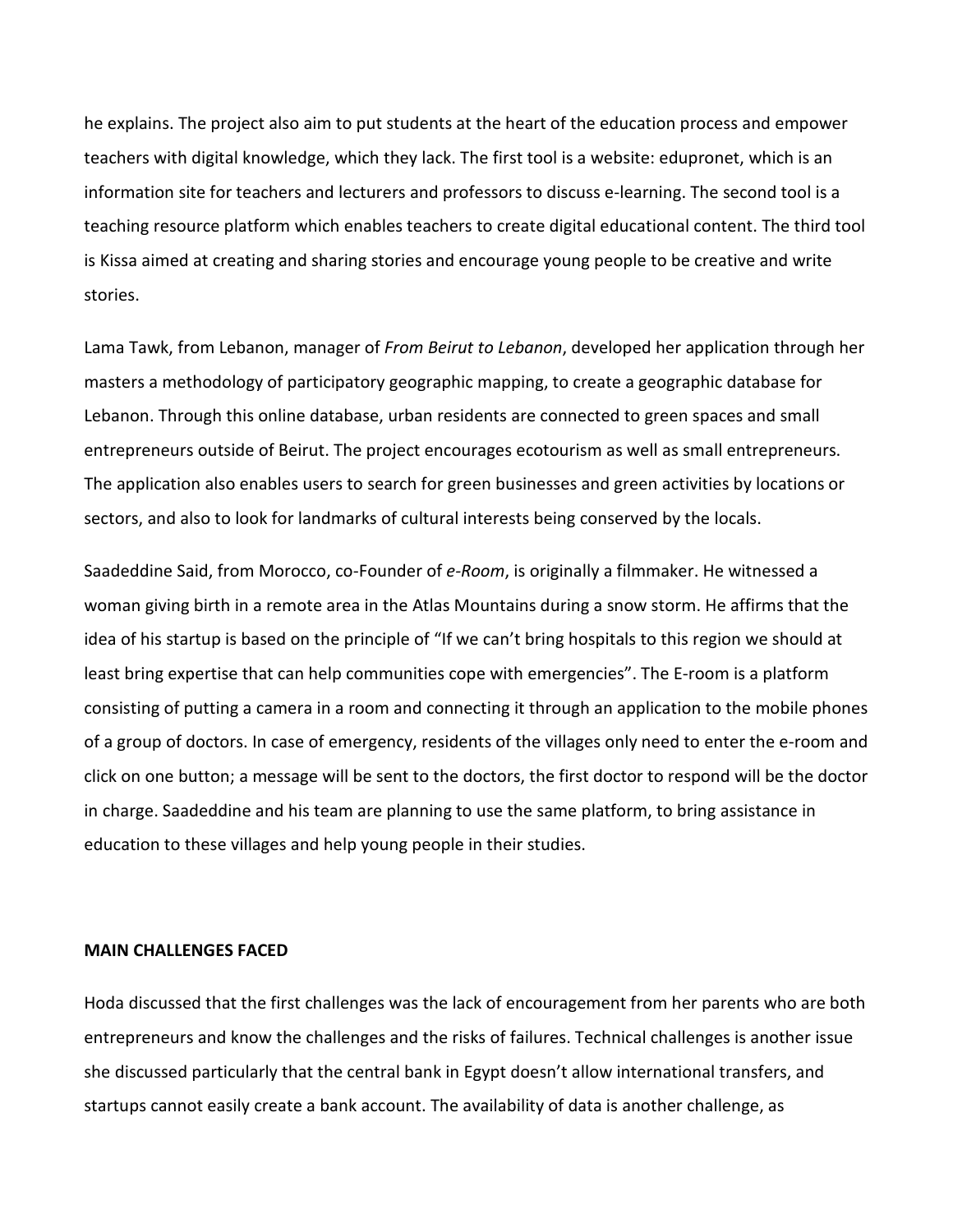Governments in MENA do not share information and most institutions working on transportation do not even possess such data.

Lama agrees, as Lebanon has few data about environmental issues. But From Beirut to Lebanon collaborated with local communities to generate the data. She adds that with the political instability in Lebanon, it's been difficult to formalize the database. Lama reminded that funding is indeed a shared challenge where there is no support by governmental institutions and loans are not facilitated.

Saadeddine expressed frustration for small challenges that could be avoided should a specialized personnel be employed in concerned public administrations. He explained that while developing the E-Room and creating the first prototype, they couldn't find material so they had to buy it online. To collect the equipment from the borders, the team had to pass through borders police that have no technical knowledge about the material or the project and placed the team in several frustrating situations. Saadeddine also explained that taxes put on the material, can be too high. Moreover, now that he has left Morocco, contacting official administrations remotely has added to the challenges and limited the progress of the E-Room.

Karim reiterated the challenge of communicating with public administrations, where his startup has not been able to obtain a meeting with the Ministry of Education for more than a year. The Tunisian Government encourages young people to create startups, but actions don't follow; there's an upper hand from big companies on Tunisian administration in terms of IT particularly. When calls for proposals are created, the conditions included in the calls don't provide startups with the chance to respond to such calls and compete with multinationals.

#### **LOCAL LEGISLATIONS AND STARTUPS**

Hoda acknowledged that the Government in Egypt has been trying for the past 3 years to create laws that support startups but she added that laws are not enough, there's a need for actions.

Lama agreed by affirming the need to protect Lebanese entrepreneurs because of the rise in competition from the refugee community. All the entrepreneurs are at high risk of not surviving the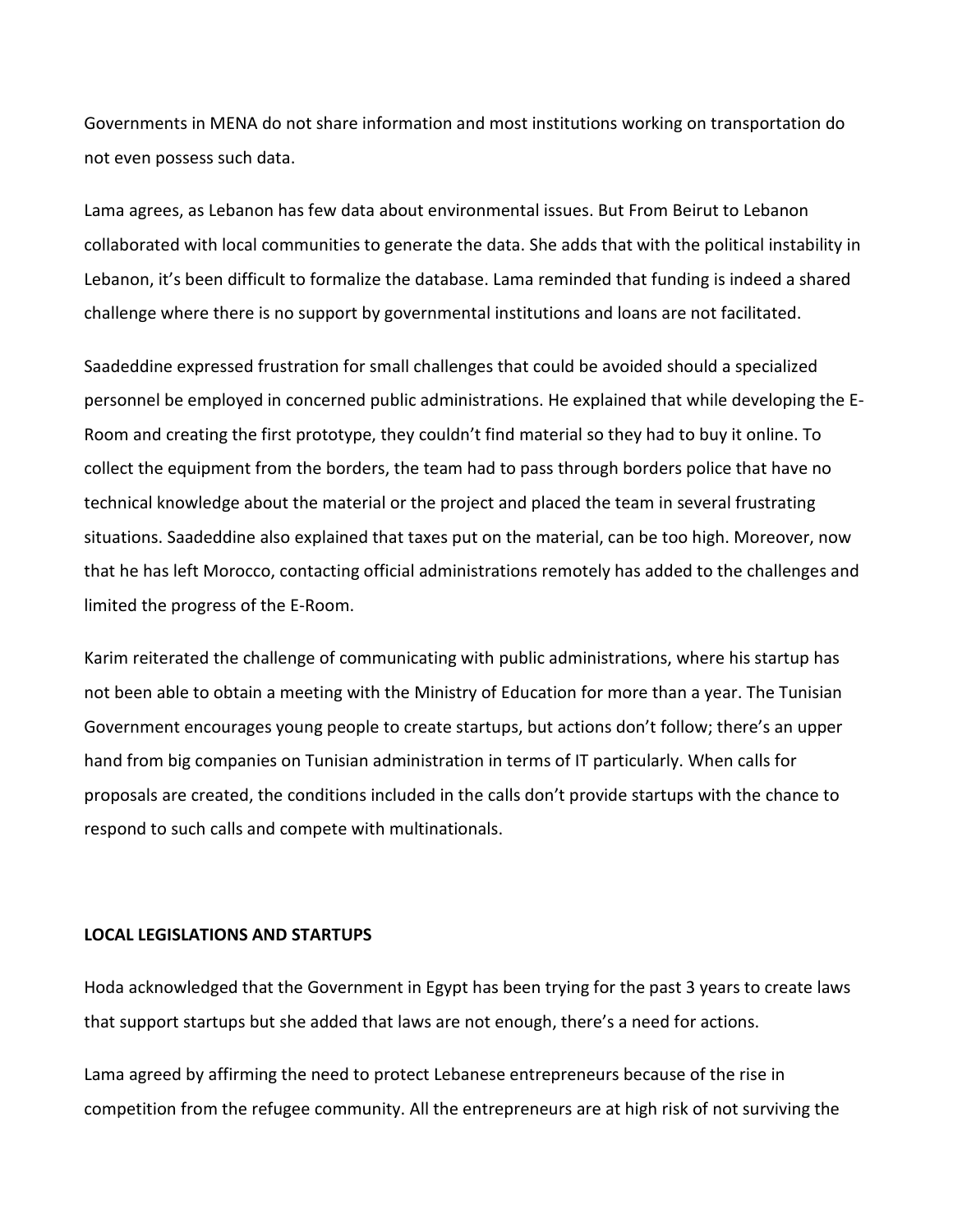coming years because competition is big. On the municipal level, few municipalities have worked on policies to protect local entrepreneurs.

Karim thinks that the first solution would be for Governments to facilitate access to projects for young entrepreneurs.

Saadeddine put communication first underlining the importance of communication between the Government and young people. He also explained that when we discuss IT and enterprises using new technologies, while the Governments are not connected themselves, the pace is not the same. The situation is pushing young people to start their projects somewhere else.

### **IMPORTANCE OF ENTREPRENEURIAL EDUCATION**

Karim says that in Tunisia the educational system trains good technicians. You would find entrepreneurs whose enterprises wouldn't last more than a year. This failure is not due to a lack of training on creating companies but the lack of knowledge as well as means and tools to sustain it, manage it and develop it.

Hoda considers that in recent years education in Egypt has witnessed a growing demand and awareness on entrepreneurship, courses have been introduced in high schools and universities, both public and private. She however stressed on the fact that many young people think they're entrepreneurs because they have ideas, however that the important thing is to know how to implement them. Knowledge alone is not enough.

Lama clarified that public universities don't offer entrepreneurship courses in contrast to private schools in Lebanon. If you are a private school student you have the means to start your own business, you're more likely to access funding.

Saadeddine argues that you become entrepreneur not because of the education you received but for the programmes one's exposed to, the culture and the networks.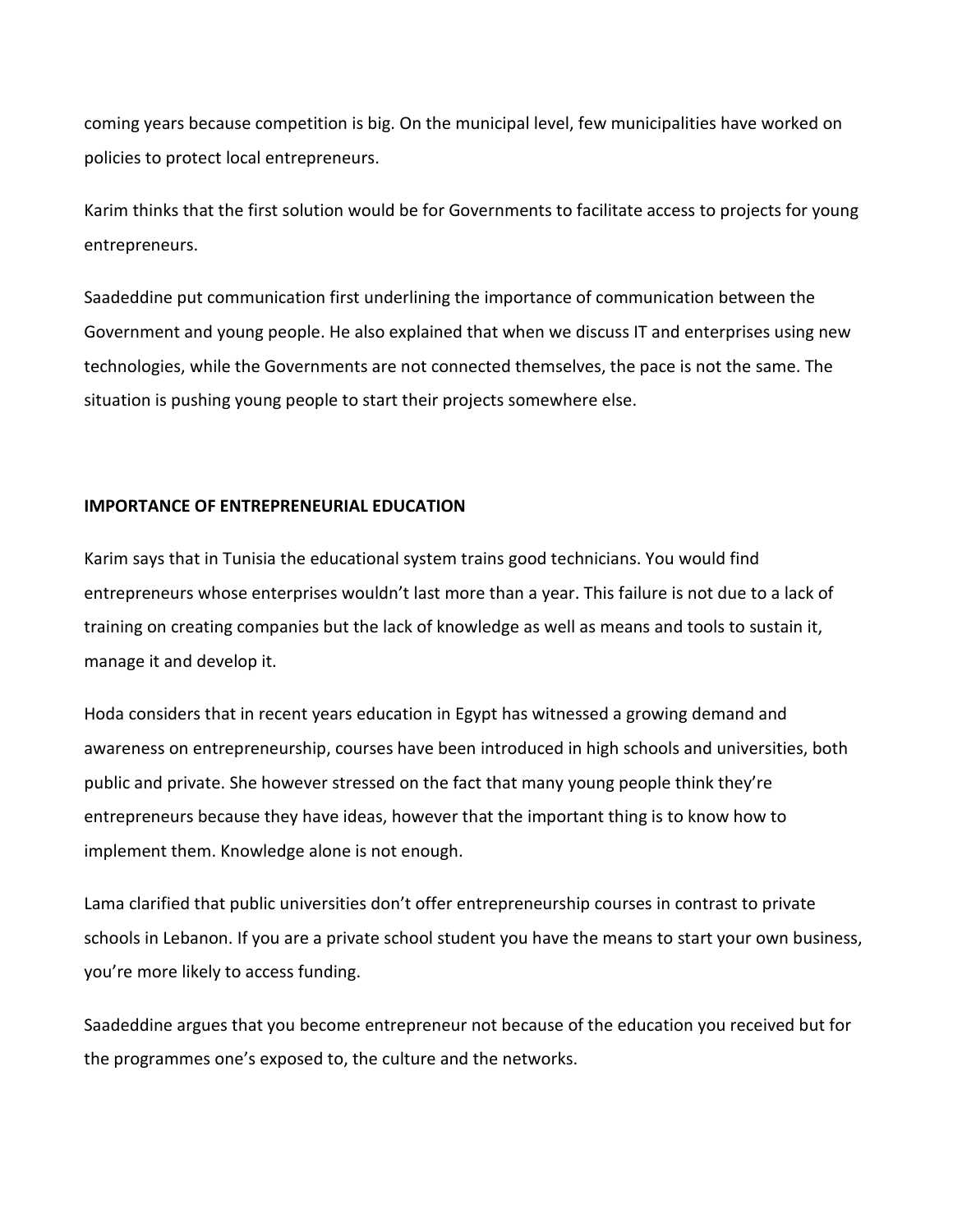Karim's experience is slightly different as his business journey kicked off when he and his team realized that serving education through an association is not viable or sustainable. It was then the option to adopt a for-profit business.

## **GENDER DISCRIMINATION IN THE ENTREPRENEURIAL WORLD**

Hoda reaffirms that being an entrepreneur is a challenge. To be a woman entrepreneur is double the challenge. She explained how being a woman, she is sometimes not welcomed to go to certain places or discuss certain topics. She also brought light that some startups hesitate to hire married women because of the maternity leave.

Lama agreed by adding that it is never gender-neutral when dealing with partners or Government: either you get all the help because you're a woman or it is a complete opposite and we're blocked because we're not accompanied by a man.

## **RECOMMENDATIONS**

Saadeddine stressed the need to share good practices and successful stories with the young people, particularly ones that highlight governmental support. This will encourage young people to join the entrepreneurial path.

Hoda gives back to the community by offering free classes for students and connecting them to other entrepreneurs. She agrees that the success stories should be shared.

Lama thinks that having the basic infrastructure and an enabling environment is essential. Cyber security should make it easier to sustain businesses.

Karim's company often welcomes young visitors to learn more about its work.